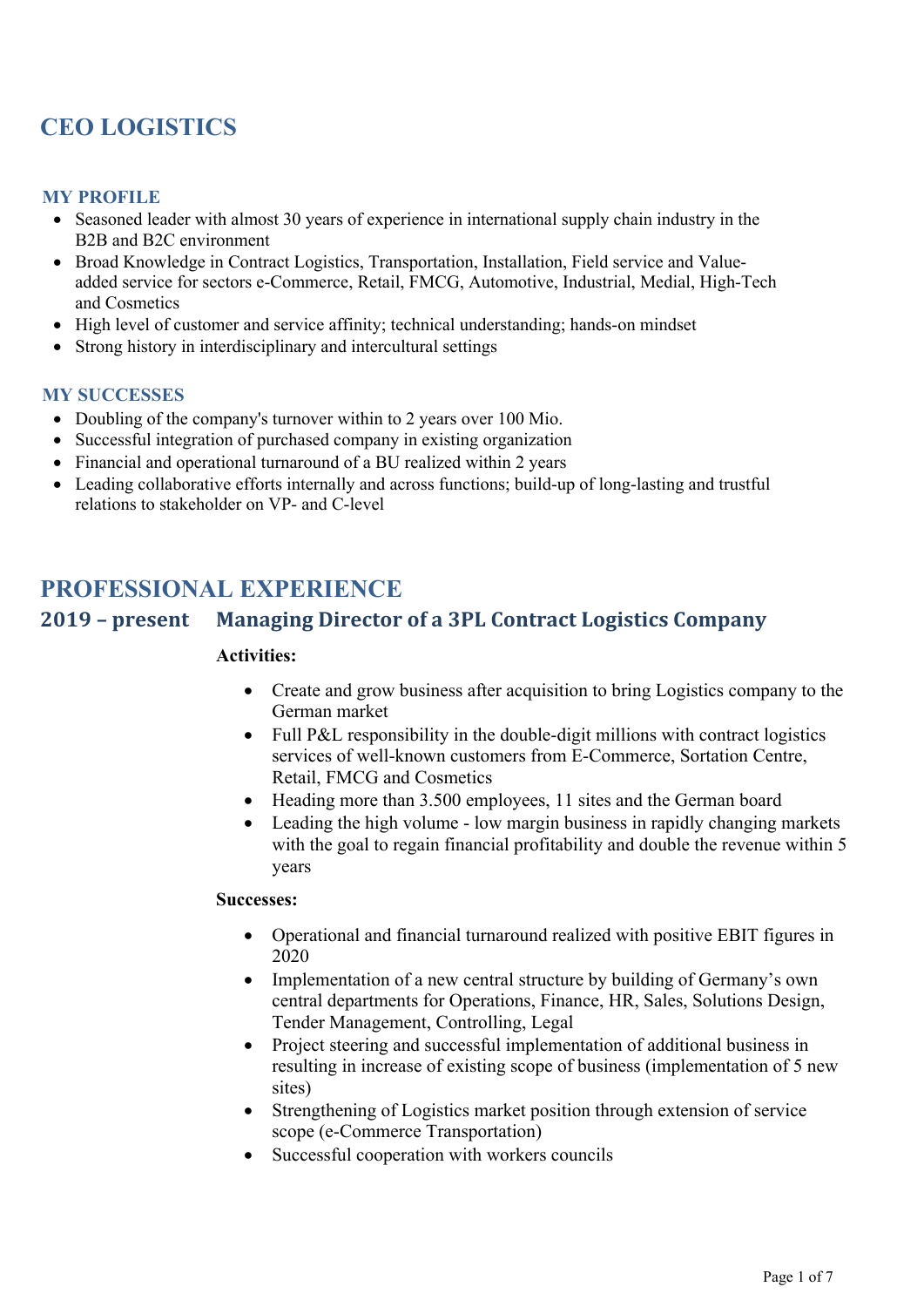## **2018 – 2019 Manager Business Development, Sector Technology**

#### **Activities:**

• Development and implementation of Technology Business sector into Logistics company

#### **Successes:**

- Buildup and lead of a new team of experts in Technology business
- Expansion of the service portfolio through winning 2 new contracts of international High-Tech customer within the first 3 month and implemented on a new site, including TAPA certification and web shop
- Development of a specialized Transportation Network
- Support of the international technology team, e.g., with the expansion of the business in Dubai and the USA

## **2017 - 2018 Managing Director for Fairs & Exhibitions (Interim)**

#### **Activities:**

• Integration of far trade logistics business into company activities in Germany

#### **Successes:**

- Integration and set up of new legal entity, including new setup for German Headquarter and key functions trade fair business, sea and air freight services and transportation network
- Financial stabilization from a negative result in 2017 to a positive close in 2018
- Development and implementations of new business sector transportation and installation of special goods to extend the service portfolio
- Additionally on behalf of the owner of Sempex: integration of a fruit import/export sector customer into the French network of a well-known international supermarket chain

## **2012 – 2017 Managing Director of a Global Logistics Company**

#### **Activities:**

• Leading all Global High-Tech business, with customers mainly from Banking, Electronics, Imaging, Communication, Health Care and Industrial sector with own sites in Europe, India, China, Hong Kong and Singapore and also the partner networks in US and Europe

- Successful integration of an acquisition into Logistics company with new legal entities set up and different activities
- Expand existing activities into new markets (Asia), including opening of Asian facilities in Singapore, Shanghai, Hong Kong and Mumbai
- Set-up of an own Network of highly specialized Technicians for transportation, installation of large medical devices in India
- Acquisition and integration of a UK company with GBP 20 Mio and 200 employees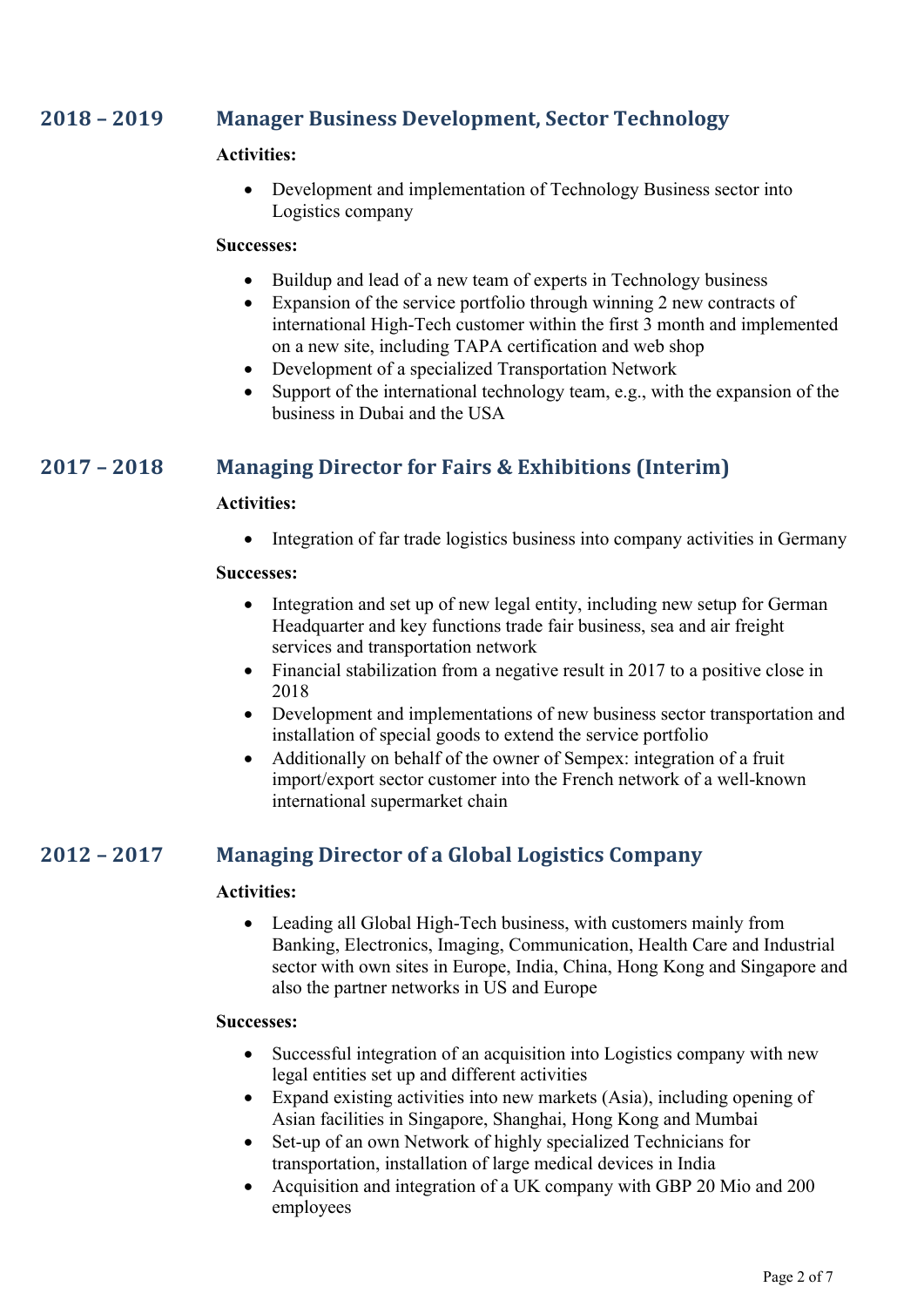## **2005 – 2012 Managing Director of a UK Contract Logistics Company**

 $2009 - 2012$ 

## **Activities:**

- Responsible for all Contract Logistics activities and Business Development of Germany with the main target to develop company growth with new and existing customers
- Board Member in Germany
- Setting strategic goals and financial targets and monitoring short, medium and long-term plans corresponding to corporate strategy
- Major industries: Automotive, Chemical, Industrial and High Tech

#### **Successes:**

- Won a five-year contract with a major automotive customer, annual turnover 20 Mio Euro, including successfully managed §613a (TUPE)
- Created legal company set up and formed a Joint venture with local service provider (60%/40%).
- Development and implementation of today's most successful High-Tech-Logistics Network in Europe
- Close cooperation with local worker council, company worker council and board

## 2006 - 2009 Business Sector Director Europe

### **Activities:**

- Setting Strategic goals and financial targets (P&L accountable), Control and stimulate the company growth and maintain customer satisfaction
- Directing & motivating the Management team and working close together with local worker councils und overall company worker councils
- Monitoring of short, medium and long-term plans corresponding to the corporate strategy
- Major industries: Electronics, IT, Imaging, Communication, Health Care and Industrial

- Profitable growth path including two successful acquisitions in Germany
- Growth was achieved by a healthy combination of company owned branches and Service partners (independently owned) in secondary or unique markets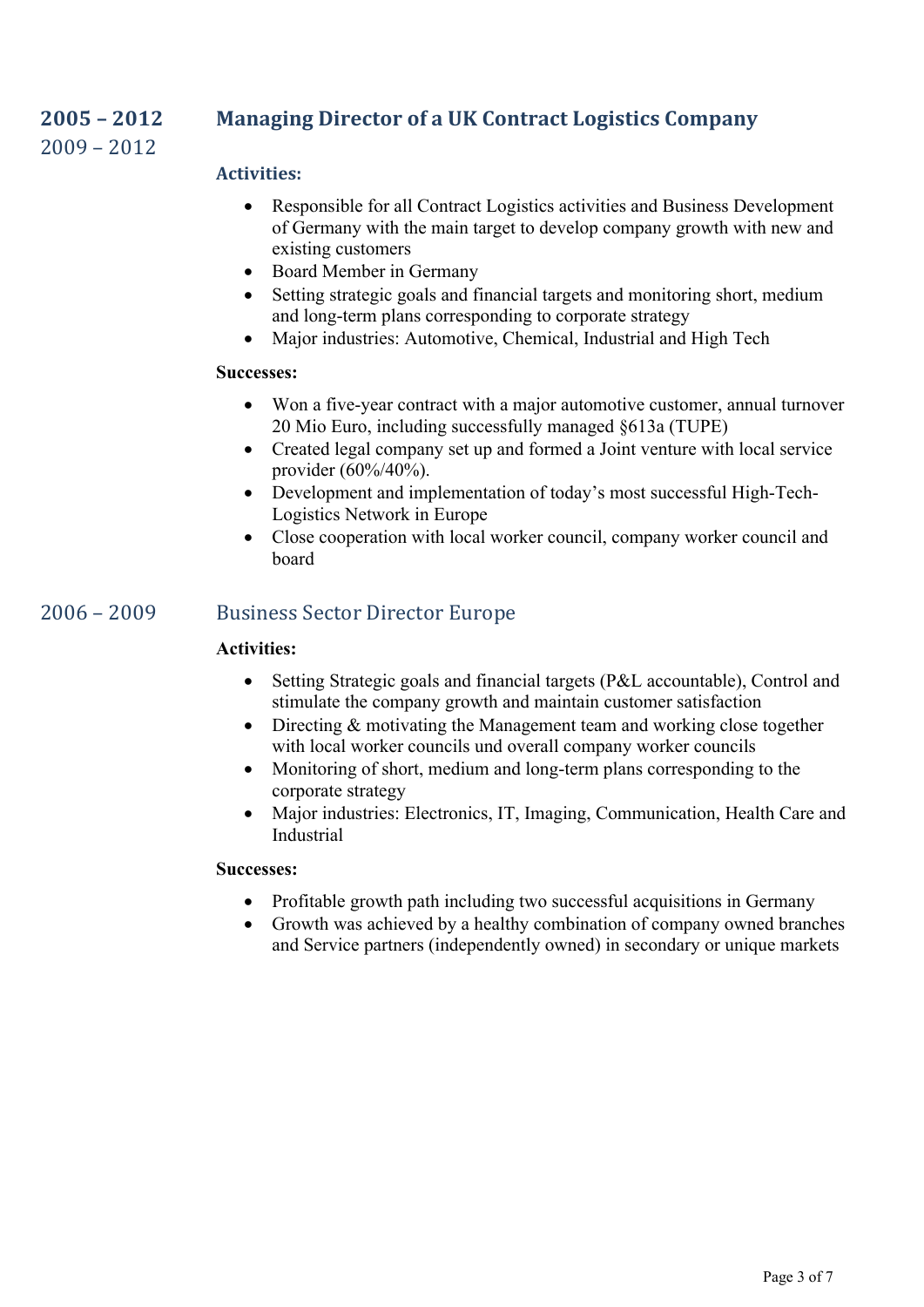## 2005 - 2006 **Operations Director Europe**

#### **Activities:**

- Combining Operations of High-Tech business after acquisition
- Re-design of linehaul, distribution, warehouse, customer service, dispatch and administration functions
- Direct & motivate the new combined Operations Management team

#### **Successes:**

- Fulfilling the responsibility for integration resulting in a reverse-takeover scenario in an excellent way, so integration of both companies is still today a blueprint for successful acquisitions in High-Tech Logistics
- Materially surpassing the synergy benefits calculated in the pre-acquisition

## **2002 - 2004 Vice President European Operations**

#### **Activities:**

- Leading the operating branches in Germany, The Netherlands and UK, the second largest European business unit as well as service Agents in all other European market areas.
- Member of the Board of Advisors of the US parent northAmerican Logistics

#### **Successes:**

• Implemented proven systems and methodologies from the US and Germany operations, thus creating a Pan-European network second to none in the Hi-Tech logistics Industry

## **1988 - 2002 Operations Manager Deutschland**

1999 - 2002

#### **Activities:**

• Leading the operating branches in Germany with 13 branches

- Existing ad hoc specialized network changed to a hub-and spoke system by adding a Central Germany Hub in Fulda
- Implemented a US based Asset Management software unique in the logistics business at the time as well as a bar-code driven scanner system connecting all branches thus offering real-time-visibility to the parties involved. It also protected us from unsubstantiated allegation of gross negligence threatened by aggressive law firms rampant in the IT industry by this time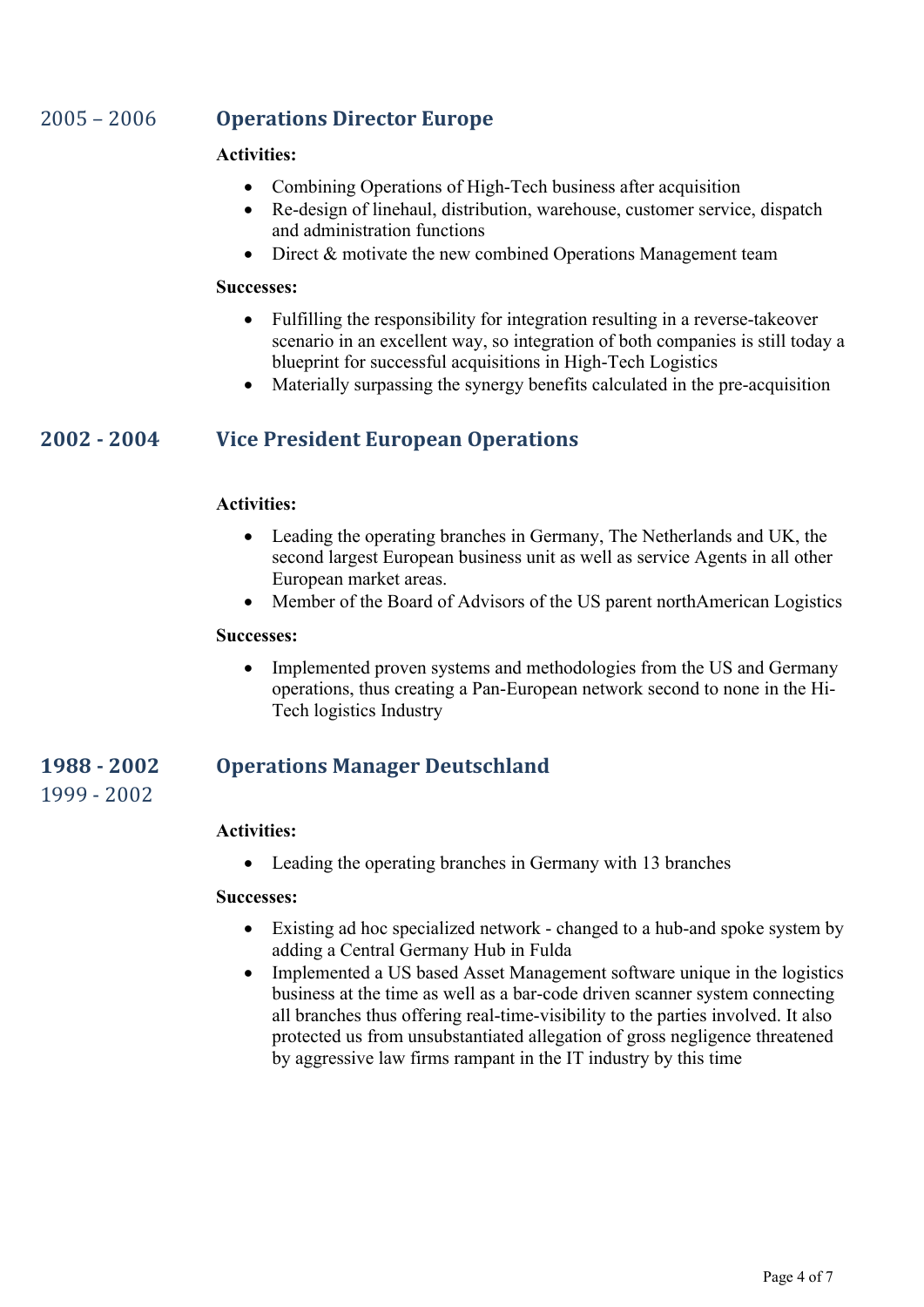## 1996 - 1999 **Regional Manager South Germany** (Nuremberg, Munich, Stuttgart and Augsburg)

#### **Activities & Successes:**

- This area included decision makers of some of the largest IT customers at this time. Grew and added to the customer portfolio - 40% of the company's revenue was generated in that area.
- Also addressed and solved some historic labour relation issues at the Munich branch thus improved motivation of staff and customer satisfaction.

## 1993 - 1996 Regional Manager Munich and Augsburg

#### **Activities & Successes:**

- Restructured the Southern Region into an area serviced by an own branch from Munich and a service partner from Augsburg
- Reduced distribution cost by 15% and changed to variable cost in low volume areas

### 1992 - 1993 Branch Manager Augsburg

#### **Activities & Successes:**

- Organized and implemented the company's largest customer which started a PC factory in Augsburg at this time
- After 20 years and several ownership changes, this is still one of the sizeable and satisfied customers

## 1988 - 1992 Supervisor Customer Service / Customer Service and Warehouse Manager Frankfurt

#### **Activities & Successes:**

- Winning a major IT customer that took 80% of the then available warehouse space in Frankfurt
- Implementation of a 'one-face-to-the-customer' concept, replacing a customer service concept that was organized by the traditional service and/or lane segments (Im-/Export, Ocean, Air and European trucking)
- Implementation of a highly efficient warehouse location system (optimal) storage location).